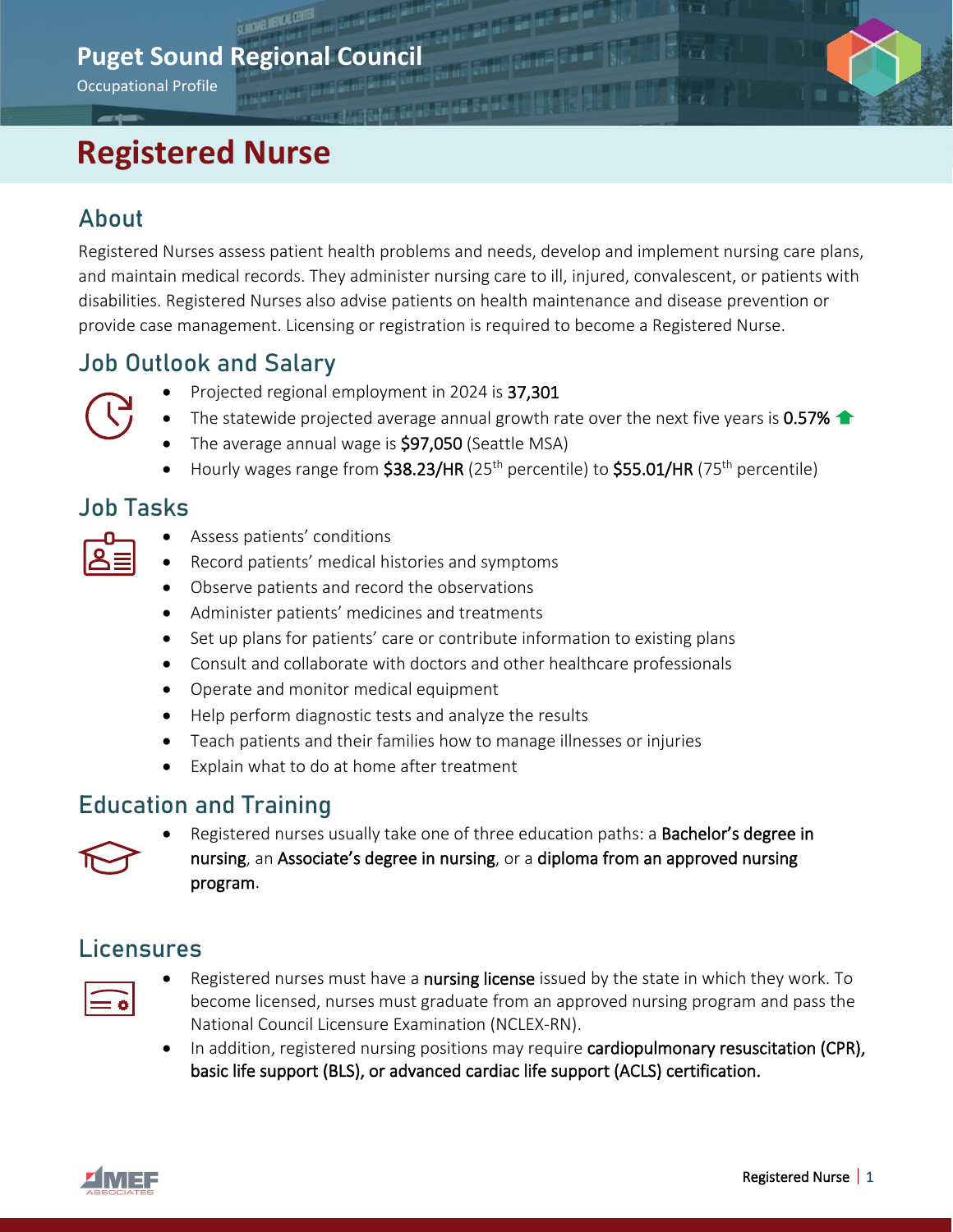• Clinical nurse specialists (CNSs) must satisfy additional state licensing requirements, such as earning specialty certifications. Contact state boards of nursing for specific requirements.

#### Work Schedule



- Nurses who work in hospitals and nursing care facilities usually work in shifts to provide round-the-clock coverage. They may work nights, weekends, and holidays. They may be on call, which means that they are on duty and must be available to work on short notice.
- Nurses who work in offices, schools, and other places that do not provide 24-hour care are more likely to work regular business hours.

# Skills



- **Critical-thinking skills.** Registered nurses must assess changes in the health status of patients, such as determining when to take corrective action.
- **Communication skills.** Registered nurses must be able to communicate effectively with patients in order to understand their concerns and evaluate their health conditions. Nurses need to clearly explain instructions, such as how to take medication. They must work in teams with other health professionals and communicate patients' needs.
- Compassion. Registered nurses should be caring and empathetic when working with patients.
- Detail oriented. Registered nurses must be precise because they must ensure that patients get the correct treatments and medicines at the right time.
- *Emotional stability*. Registered nurses need emotional resilience and the ability to cope with human suffering, emergencies, and other stressors.
- *Organizational skills*. Nurses often work with multiple patients who have a variety of health needs. The ability to coordinate numerous treatment plans and records is critical to ensure that each patient receives appropriate care.
- *Physical stamina*. Nurses should be comfortable performing physical tasks, such as lifting patients. They may be on their feet for most of their shift.

# Technology



- Medical software: Healthcare common procedure coding system HCPCS; Henry Schein Dentrix; EPIC Systems
- **Word processing software:** Google Docs; Microsoft Word
- Electronic mail software: IBM Notes; Microsoft Exchange

# Opportunities for Advancement



- Most registered nurses begin as staff nurses in hospitals or community health settings.
- With experience, good performance, and continuing education, they can move to other settings or be promoted to positions with more responsibility.

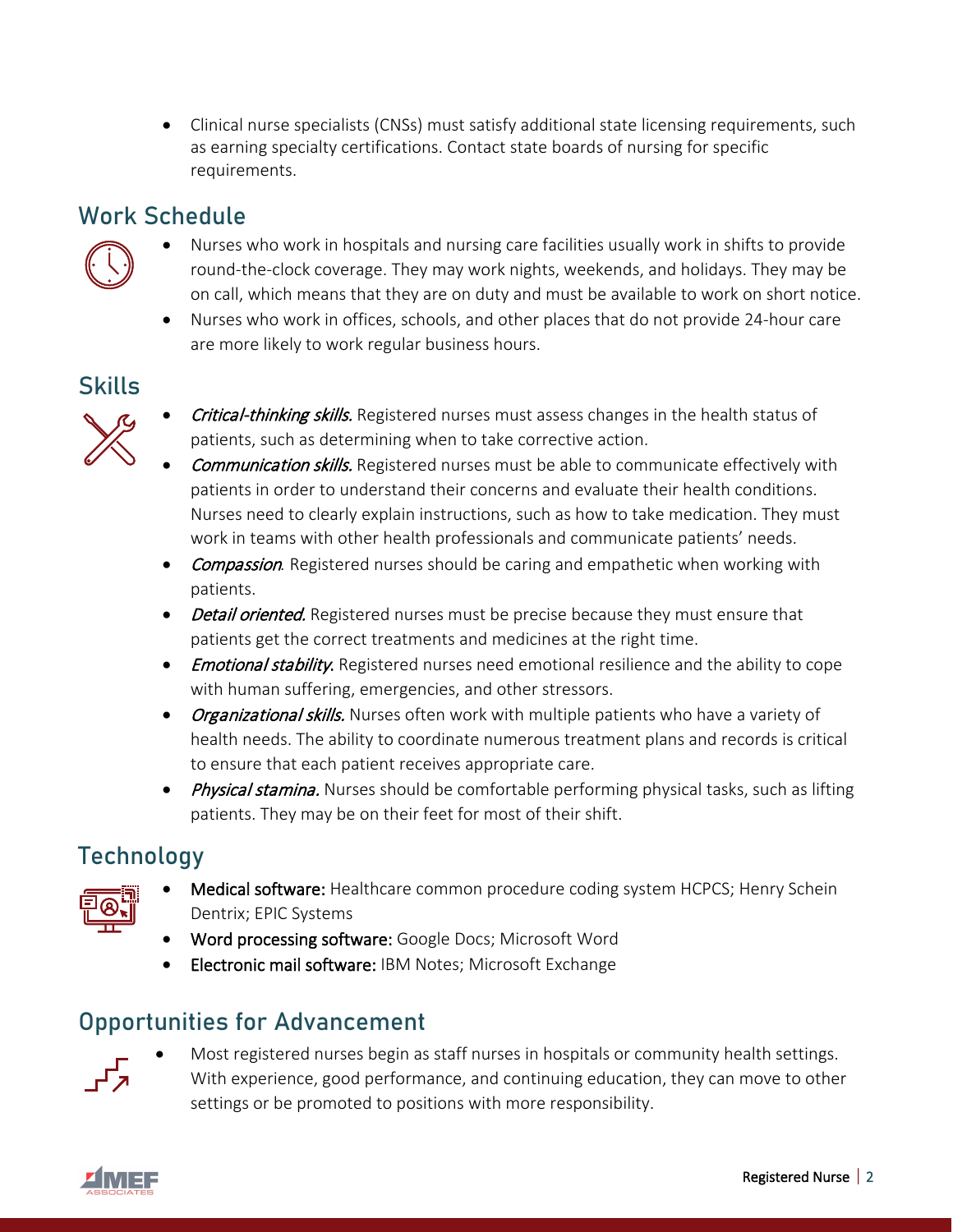- In management, nurses may advance from assistant clinical nurse manager, charge nurse, or head nurse to more senior-level administrative roles, such as assistant director or director of nursing, vice president of nursing, or chief nursing officer. Increasingly, management-level nursing positions require a graduate degree in nursing or health services administration. Administrative positions require leadership skills, communication ability, negotiation skills, and good judgment.
- Some nurses move into the business side of healthcare. Their nursing expertise and experience on a healthcare team equip them to manage ambulatory, acute, home-based, and chronic care businesses. Employers—including hospitals, insurance companies, pharmaceutical manufacturers, and managed care organizations—need registered nurses for jobs in health planning and development, marketing, consulting, policy development, and quality assurance.
- Some RNs may become nurse anesthetists, nurse midwives, or nurse practitioners, which, along with clinical nurse specialists, are types of advanced practice registered nurses (APRNs). APRNs need a master's degree but many have a doctoral degree. APRNs may provide primary and specialty care, and in many states, they may prescribe medications.

# Education and Training Resources

The following regional education and training programs are examples of programs in the region that can help you obtain education and credentials to become a Registered Nurse. Some programs may require additional preparation and completion of prerequisites.

|  | County               | Programs                                                             |  |
|--|----------------------|----------------------------------------------------------------------|--|
|  | <b>King County</b>   | Bellevue College (https://www.bellevuecollege.edu/)                  |  |
|  |                      | Highline College (https://highline.edu)                              |  |
|  |                      | North Seattle College (https://northseattle.edu/)                    |  |
|  |                      | Renton Technical College (https://https://www.rtc.edu/)<br>$\bullet$ |  |
|  |                      | Shoreline Community College (https://shoreline.edu)                  |  |
|  |                      | University of Washington (https://www.washington.edu/)               |  |
|  | <b>Kitsap County</b> | Olympic College (https://www.olympic.edu/)                           |  |
|  | Pierce County        | Pierce College (https://www.pierce.ctc.edu/)                         |  |
|  |                      | Tacoma Community College (https://www.tacomacc.edu/)                 |  |
|  |                      | University of Washington Tacoma (https://www.tacoma.uw.edu/)         |  |
|  | Snohomish            | Everett Community College (https://www.everettcc.edu/)               |  |
|  | County               |                                                                      |  |

#### Resources to Scholarships and Assistance Programs

- Washington State Opportunity Scholarship: https://www.waopportunityscholarship.org/about/
- Washington College Grant: <https://wsac.wa.gov/wcg>



 $\vec{\theta}$